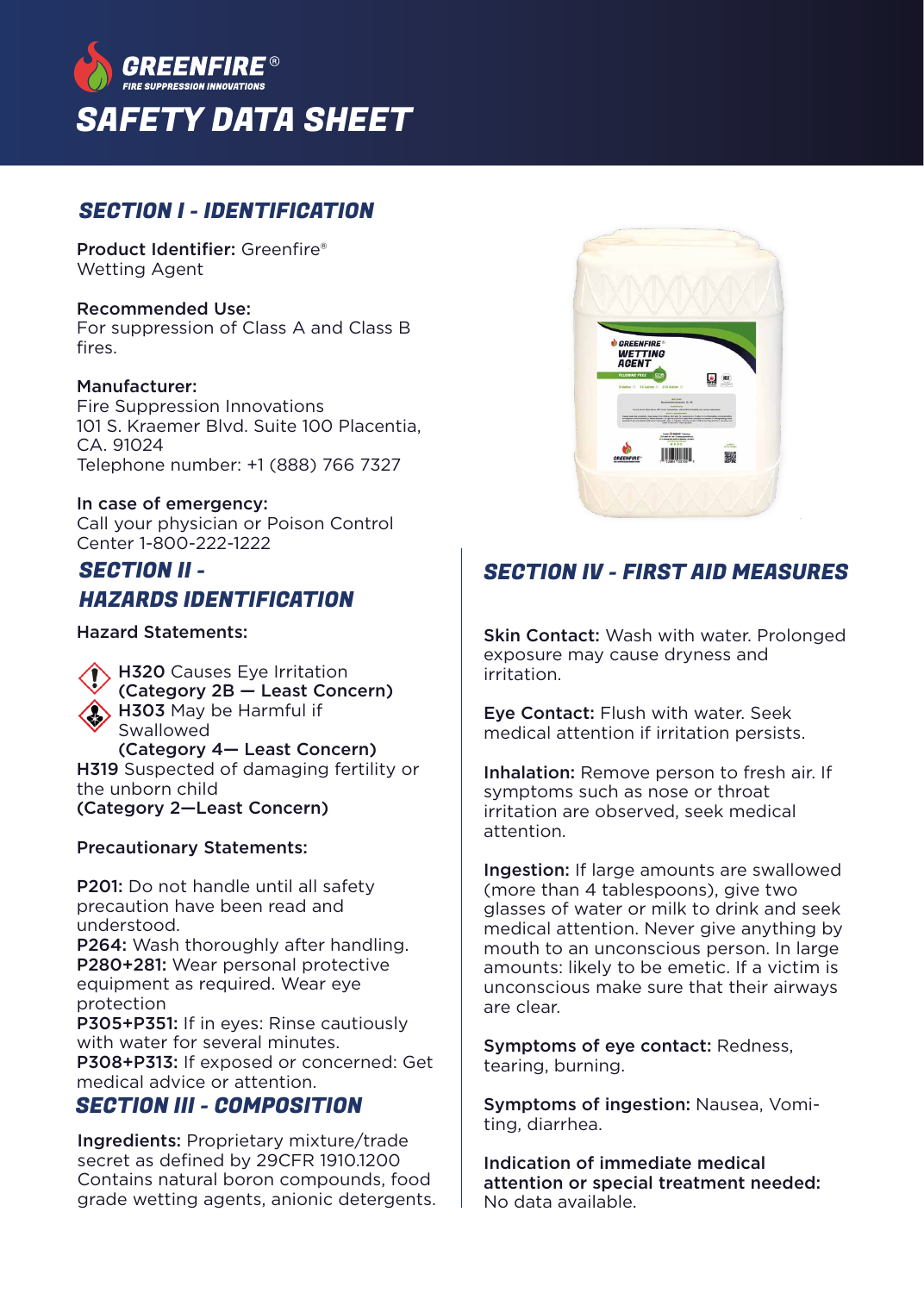## SECTION V - FIRE-FIGHTING MEASURES

Product is non-flammable, non-combustible, non-explosive, intrinsically flame retardant. No special protective equipment, precautions, hazards, or extinguishing media

## SECTION VI - ACCIDENTAL RELEASE MEASURES

Personal precautions, protective equipment, and emergency procedures: Product can be very slippery! Use extreme caution walking on smooth surfaces that are wet with GreenFire®.

#### Methods and materials for cleanup:

Sorbents may be used. Prevent spills from reaching waterways. Disposal is to be performed in compliance with all federal, state and local laws. Solutions of detergents may be allowed to be flushed down sewer. First check with your local water treatment plant. In case of large spillage into water, advise local water authorities that the affected water should not be used for abstraction of potable water until natural dilution returns boron value to normal background environmental level.

## SECTION VII - HANDLING AND STORAGE

Precautions for safe handling: No unusual precautions necessary. Precautions for Storage: No unusual precautions necessary

## SECTION VIII - EXPOSURE CONTROLS / PERSONAL PROTECTION

The Derived No-Effect Level of exposure for workers and general public are as follows:

Acute oral ingestion for systemic effect: 19mg product/kg bw/day Long-term oral ingestion for systemic effect: 18mg product/kg bw/day Long-term dermal exposure for systemic effect: 4100mg product/kg bw/day

If product is used in a way that creates a mist of particles suspended in air, the DNELs are:

Long-term inhalation for a systemic effect: 74mg product/m3 Acute or long-term inhalation for local effect: 299mg product/m3

#### Engineering controls and Personal Protective Equipment:

Always use eye protection and suitable gloves. In circumstances where large amounts of mist is likely to be created, use appropriate ventilation and/or particulate respirator type N95 or better.

## SECTION IX - PHYSICAL AND CHEMICAL **PROPERTIES**

Appearance: Transparent straw colored or clear liquid Odor: Insignificant pH: 6.8 Freezing point: ~30F Boiling point: ~215F Flash point/Flammability/Auto ignition temperature: non-flammable Evaporation rate: similar to water Vapor pressure: similar to water Vapor density: similar to water Relative density: 1.06g/cc Solubility: miscible in water and alcohols artition coefficient: hydrophilic Decomposition temperature: dehydration begins at approximately 215F Viscosity: variable non-Newtonian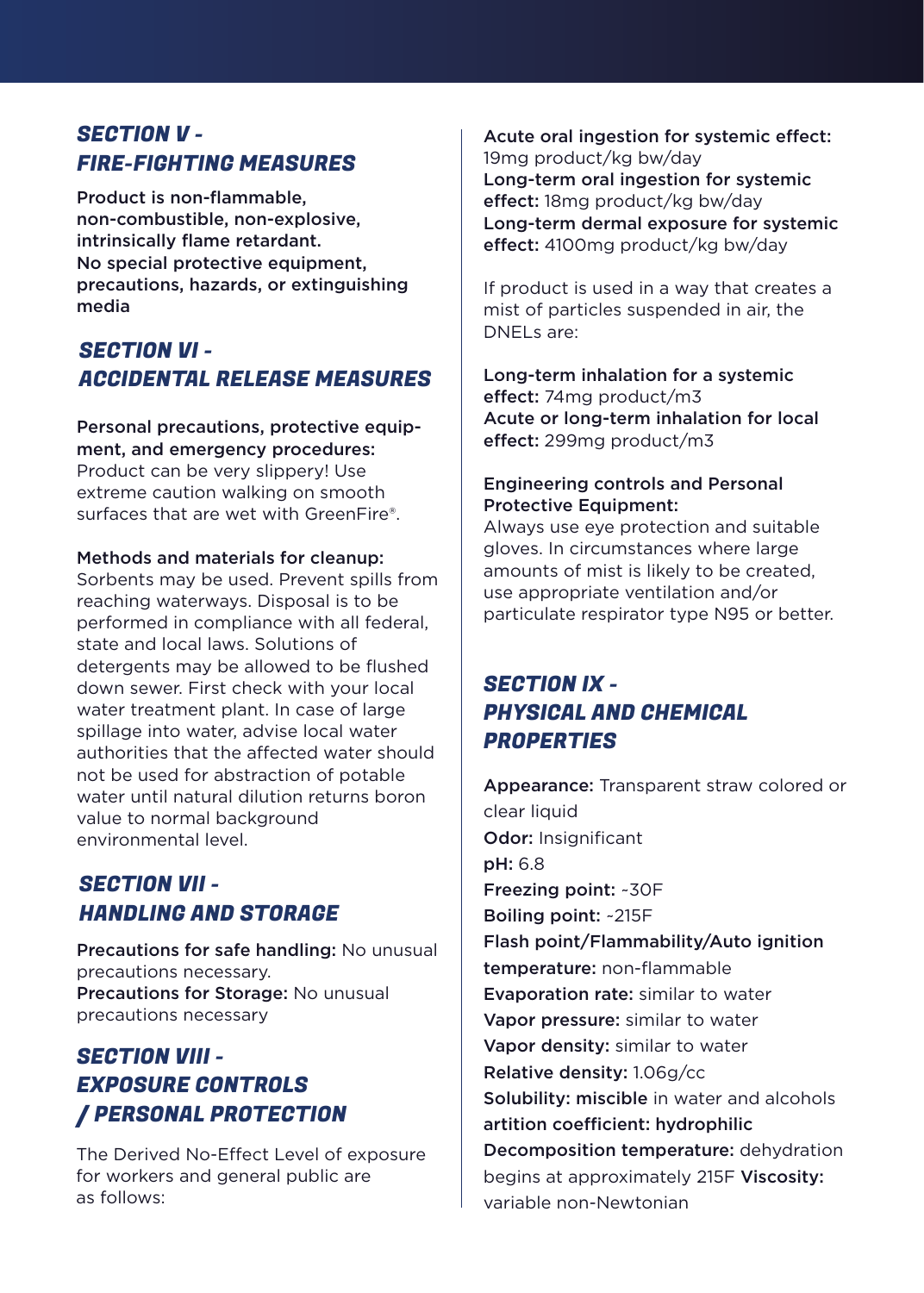# SECTION X - STABILITY AND REACTIVITY

Reactivity: No additional information. Chemical Stability: Stable under normal conditions.

Possibility of hazardous reactions: Avoid contact with strong reducing agents such as metal hydrides or alkali metals. These can react to generate flammable hydrogen gas.

Conditions to avoid: Avoid incompatible materials.

Incompatible materials: Strong reducing agents such as alkali metals, metal hydrides.

Hazardous decomposition products: Hydrogen, boranes, ammonia.

## SECTION XI - TOXICOLOGICAL INFORMATION

Acute toxicity: Low acute toxicity: LD50 in rats is over 70,000 mg product/kg of body weight.

Skin corrosion/irritation: Low dermal toxicity, poorly absorbed through skin. Non-irritant.

Serious eye damage/irritation: Eye irritant.

Respiratory or skin sensitization: Not a skin sensitizer.

Germ Cell mutagenicity/carcinogenicity: No component in this product in concentrations of %0.1 or greater, is identified as a carcinogen, potential carcinogen, anticipated carcinogen, or probable carcinogen according to OSHA, NTP, ACGIH, and IARC.

Reproductive Toxicity: A recent epidemiology study under the conditions of normal occupational exposure indicated no effect of fertility. Animal feeding studies at high doses (doses that are many times those which humans would

normally be exposed to) have demonstrated effects on fertility and testis as well as developmental effects on the fetus including fetal weight loss and minor skeletal variations.

Specific Target Organ Toxicity -single exposure: N.A. –repeated exposure: N.A. Aspiration hazard: Low acute inhalation toxicity; LC50 in rats is over 34,000mg/m3

# SECTION XII - ECOLOGICAL INFORMATION

### Part 1: Non-naturally occurring portion of product

Persistence and biodegradability: This portion of the product biodegrades rapidly with an average of 95% decomposition after 28 days.

Bio-accumulating potential: Not significantly bio-accumulative. Mobility in soil: Water soluble and is leachable through normal soil. Other adverse Effects: No data available

### Part 2: Naturally occurring portion of the product

Persistence and biodegradability: This portion of the product is a ubiquitous and naturally occurring compound. It does not biodegrade but rather naturally disperses until reaching normal environmental levels.

Bio-accumulation potential: Not significantly bio-accumulative

Mobility in soil: Water soluble and is leachable through normal soil. Other adverse effects: No data available.

## AQUATIC TOXICITY TEST RESULTS

Algal Toxicity: OECD 201 Method, Pseudokirchneriella subcapitata, 72hrs, EC50=863 ppm